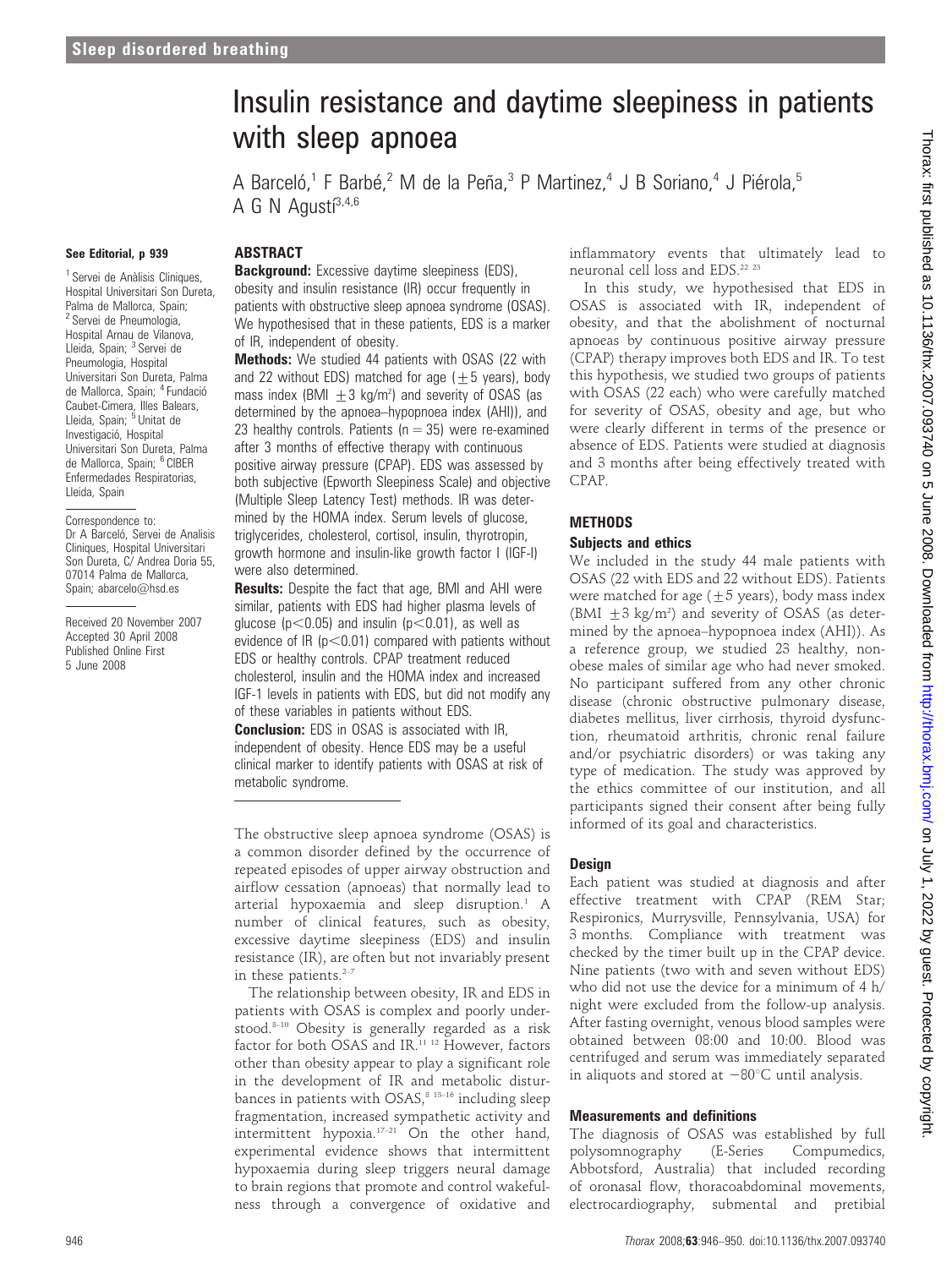| Table 1 |  | Subject characteristics |
|---------|--|-------------------------|
|---------|--|-------------------------|

|                              | <b>OSAS with EDS</b>  | <b>OSAS without EDS</b> | <b>Healthy subjects</b> |                       |
|------------------------------|-----------------------|-------------------------|-------------------------|-----------------------|
|                              | $(n = 22)$            | $(n = 22)$              | $(n = 23)$              | $p$ Value $(a, b, c)$ |
| Age (y)                      | 49 (6) (46 to 52)     | 50 (5) (46 to 52)       | 48 (6) (45 to 50)       | 0.535, 0.142, 0.061   |
| BMI $(kg/m2)$                | 32 (3) (30 to 34)     | 31 (4) (28 to 34)       | 25 (3) (24 to 27)       | 0.000, 0.230, 0.000   |
| Hypertension (%)             | 55                    | 65                      | 0                       |                       |
| SBP (mm Hg)                  | 139 (13) (135 to 146) | 147 (22) (137 to 157)   | 128 (9) (124 to 132)    | 0.010, 0.115, 0.001   |
| DBP (mm Hg)                  | 92 (10) (88 to 96)    | 93 (11) (89 to 97)      | 78 (8) (75 to 82)       | 0.000, 0.622, 0.000   |
| Current smoker (%)           | 48                    | 40                      | 0                       |                       |
| AHI (/h)                     | 52 (19) (44 to 60)    | 48 (16) (40 to 56)      | 3(1)(1 to 4)            | 0.000, 0.396, 0.000   |
| Mean $Sao_2$ (%)             | 86 (6) (84 to 89)     | 90 (5) (87 to 94)       | 93 (2) (92 to 95)       | 0.000, 0.040, 0.040   |
| Minimal Sao <sub>2</sub> (%) | 69 (12) (64 to 75)    | 81 (8) (75 to 86)       | <b>NA</b>               | 0.010                 |
| ESS                          | 16 (3) (15 to 18)     | 4(3)(3 to 7)            | 3(2)(1 to 5)            | 0.000, 0.000, 0.06    |
| MSLT (min)                   | $5(3)(3)$ to 7)       | 15 (3) (13 to 17)       | NA.                     | 0.000                 |
| Arousal index                | 65 (19) (55 to 73)    | 62 (25) (56 to 71)      | <b>NA</b>               | 0.732                 |

Results are presented as mean (SD) (95% confidence interval for the mean).

p values:  $a = 0SAS$  with EDS vs controls;  $b = 0SAS$  with EDS vs  $OSAS$  without EDS;  $c = 0SAS$  without EDS vs controls. AHI, apnoea–hypopnoea index; BMI, body mass index; DBP diastolic pressure; EDS, excessive daytime sleepiness; ESS, Epworth Sleepiness Scale; MSLT, multiple sleep latency time; NA, not available; OSAS, obstructive sleep apnoea syndrome; Sao<sub>2</sub>, arterial oxygen saturation; SBP, systolic blood pressure.

electromyography, electrooculography, electroencephalography and trancutaneous measurement of arterial oxygen saturation. Apnoea was defined by the absence of airflow for more than 10 s. Hypopnoea was defined as any airflow reduction that lasted more than 10 s and resulted in arousal or oxygen desaturation. We considered desaturation as a decrease in arterial oxygen saturation greater than 4%. AHI was defined as the sum of the number of apnoeas plus hypopnoeas per hour of sleep. In healthy subjects, the diagnosis of OSA was excluded by a cardiorespiratory sleep study that recorded nasal flow, thoracic movements, heart rate, snoring, body position and transcutaneous oxyhaemoglobin saturation (Edentec, Minnesota, USA).

EDS was quantified subjectively by the Epworth Sleepiness Scale (ESS) and objectively by the Multiple Sleep Latency Test (MSLT). In order to have two well characterised groups, we defined EDS by the coexistence of an ESS  $>10$  and an MSLT ,5 min. Likewise, absence of EDS was defined when ESS was  $<$ 10 and the MSLT  $>$ 10 min.

Arterial hypertension was diagnosed if systolic blood pressure (SBP) was  $>140$  mm Hg or diastolic pressure (DBP) was .90 mm Hg. Glucose, triglycerides, total cholesterol and high density lipoprotein cholesterol (HDLc) were determined by

standard enzymatic methods on a Hitachi Modular analyser (Roche Diagnostics, Indianapolis, USA). Plasma concentrations of insulin, thyrotropin (TSH), cortisol, growth hormone (GH) and insulin-like growth factor I (IGF-I) were measured by commercial chemiluminescent assays on a Immulite 2000 analyser (GH, insulin and IGF-I) or Advia Centaur analyser (TSH and cortisol) (Siemens Medical Solutions Diagnostics, New York, USA). Insulin resistance was calculated using the Homeostasis Model Assessment (HOMA) index.<sup>24</sup>

## Statistical analysis

Results are shown as mean (SD). One way ANOVA, followed by post hoc contrast if appropriate, was used to assess the statistical significance of differences between groups. Correlations between variables were explored using the Spearman rank test. The effects of CPAP therapy were analysed using paired t tests. A p value  $< 0.05$  was considered significant.

# RESULTS

Table 1 shows the main characteristics of the subjects studied. By design, age, BMI and AHI were similar in patients with and without EDS. Also by design, patients with EDS showed higher ESS and lower MSLT values than the other two groups.

Table 2 Metabolic markers determined at baseline in healthy subjects and in patients with OSAS, with and without EDS

|                       | <b>OSAS with EDS</b><br>$(n = 22)$ | <b>OSAS without EDS</b><br>$(n = 22)$ | <b>Healthy subjects</b><br>$(n = 23)$ | p Value (a, b, c)   |
|-----------------------|------------------------------------|---------------------------------------|---------------------------------------|---------------------|
| Glucose (mg/dl)       | 115 (19) (107 to 122)              | 103 (20) (94 to 113)                  | 99 (8) (95 to 103)                    | 0.002, 0.032, 0.039 |
| Triglycerides (mg/dl) | 199 (110) (157 to 241)             | 153 (58) (126 to 179)                 | 128 (93) (88 to 169)                  | 0.008, 0.084, 0.395 |
| Cholesterol (mg/dl)   | 223 (34) (210 to 237)              | 220 (50) (197 to 243)                 | 224 (30) (221 to 237)                 | 0.960, 0.742, 0.721 |
| HDLc (mg/dl)          | 46 (10) (42 to 50)                 | 56 (11)(50 to 61)                     | 52 (9) (47 to 56)                     | 0.055, 0.002, 0.189 |
| Insulin (μU/ml)       | 15.2 (7.6) (12.3 to 18.1)          | 8.6 (4.8) (6.4 to 10.8)               | 7.8 (3.0) (6.5 to 9.2)                | 0.000, 0.000, 0.664 |
| HOMA index            | 4.3 $(2.4)$ $(3.4$ to 5.3)         | $2.3$ (1.8) (1.5 to 3.2)              | $1.9$ (0.8) (1.6 to 2.3)              | 0.000, 0.000, 0.510 |
| TSH (µUI/ml)          | $1.1$ (0.5) (0.9 to 1.3)           | $1.6$ (1.1) (1.1 to 2.1)              | 1.5(1.1)(1.1 to 2.0)                  | 0.120, 0.093, 0.872 |
| Cortisol (mg/dl)      | 13.4 (5.0) (11.5 to 15.4)          | 15.5 (4.2) (13.6 to 17.4)             | 14.3 (3.4) (12.9 to 15.8)             | 0.448, 0.099, 0.382 |
| GH (ng/ml)            | $0.38(0.13)(-0.14$ to $0.90)$      | $0.15(0.14)(0.07$ to $0.21)$          | 0.17(0.16)(0.09 to 0.23)              | 0.389, 0.347, 0.922 |
| $IGF-1$ (ng/ml)       | 121 (94) (86 to 157)               | 106 (27) (94 to 118)                  | 122 (36) (107 to 138)                 | 0.946, 0.410, 0.398 |
|                       |                                    |                                       |                                       |                     |

Results are presented as mean (SD) (95% confidence interval for the mean).

p values:  $a = 0SAS$  with EDS vs controls;  $b = 0SAS$  with EDS vs  $0SAS$  without EDS;  $c = 0SAS$  without EDS vs controls. EDS, excessive daytime sleepiness; GH, growth hormone; HDLc, high density lipoprotein cholesterol; HOMA, homeostasis model assessment; IGF-1, insulin-like growth factor I; OSAS, obstructive sleep apnoea syndrome; TSH, thyrotropin.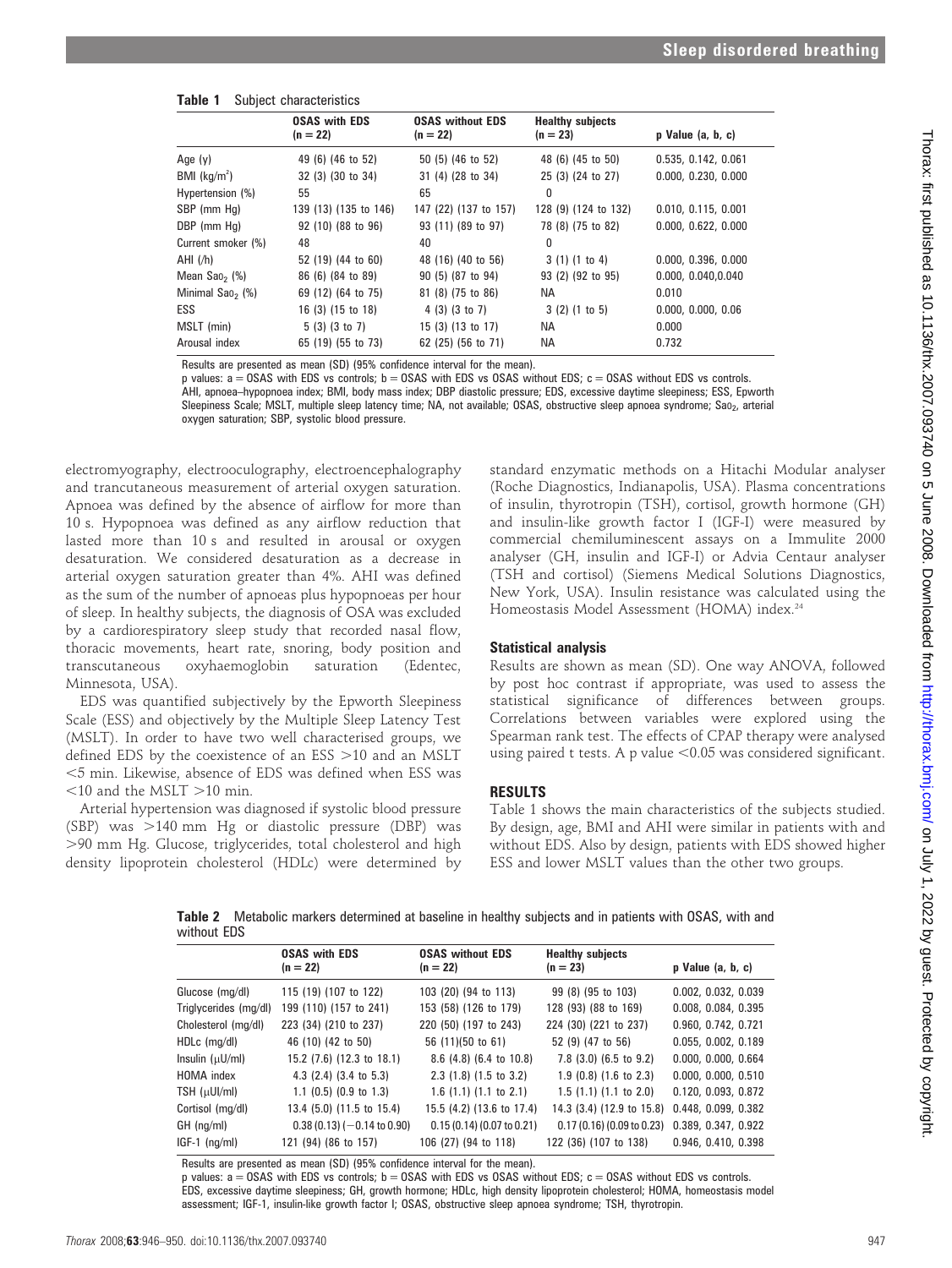Figure 1 Relationship between homeostasis model assessment (HOMA) index and (A) multiple sleep latency time (MSLT), (B) Epworth Sleepiness Scale (ESS), (C) arousal index and (D) mean nocturnal oxygenation saturation (Sao<sub>2</sub>) in patients with obstructive sleep apnoea syndrome. For further explanations see text.



Interestingly, despite similar BMI and AHI, nocturnal oxygenation indices (mean and minimum oxygen saturation) were significantly worse in the EDS group (table 1).

Compared with healthy subjects, patients with OSAS with EDS showed abnormal plasma levels of glucose, HDLc and insulin, as well as evidence of IR (higher HOMA index) (table 2). In contrast, despite having a similar AHI and BMI, these values were not different in patients without EDS and healthy controls (table 2). TSH, cortisol, GH and IGF-1 levels were similar between groups (table 2).

Insulin resistance (as determined by the HOMA index) was significantly related to EDS, determined both objectively by the MSLT  $(r = -0.434, p = 0.002)$  and subjectively by the ESS  $(r = 0.344, p = 0.015)$  (fig 1A and B, respectively).

Interestingly, insulin resistance was also significantly related to the arousal index  $(r = 0.341, p = 0.042)$ , and mean  $(r = -0.342, p = 0.033)$  (fig 1C and D, respectively) and minimal nocturnal oxygenation saturation ( $r = -0.359$ ,  $p = 0.047$ ).

Table 3 presents the effects of CPAP therapy on a number of metabolic markers.

Nine patients were excluded from the analysis of the effects of CPAP because average therapeutic compliance was lower than 4 h/night. Mean CPAP use in compliant patients was 5.5 (1.3 h/night (in 20 those with EDS)) and 5.7 (1.3 h/night (in 15 those without EDS)). In patients with EDS, CPAP treatment reduced cholesterol, insulin and IR (HOMA index) and it increased IGF-1 levels. In contrast, in patients with OSAS without EDS, CPAP therapy did not influence these variables

| Table 3 Effects of CPAP in patients with OSAS with and without EDS |  |  |  |  |  |  |
|--------------------------------------------------------------------|--|--|--|--|--|--|
|                                                                    |  |  |  |  |  |  |

|                       | OSAS with EDS $(n = 20)$ |                   | OSAS without EDS $(n = 15)$ |                   | Differences in                                                                   |         |
|-----------------------|--------------------------|-------------------|-----------------------------|-------------------|----------------------------------------------------------------------------------|---------|
|                       | <b>Before CPAP</b>       | <b>After CPAP</b> | <b>Before CPAP</b>          | <b>After CPAP</b> | after-before<br><b>CPAP</b> between patients<br>with and without EDS<br>(95% CI) | p Value |
| Glucose (mg/dl)       | 114 (19)                 | 111 (22)          | 101(6)                      | 100(9)            | $-2.1$ ( $-7.8$ to 3.5)                                                          | 0.44    |
| Triglycerides (mg/dl) | 206 (114)                | 218 (121)         | 157 (54)                    | 149 (61)          | $20.8$ (-18.6 to 60.3)                                                           | 0.29    |
| Cholesterol (mg/dl)   | 224 (34)                 | $211 (29)^*$      | 214 (41)                    | 206(41)           | $-4.1$ (-21.7 to 13.5)                                                           | 0.63    |
| HDLc (mg/dl)          | 46 (10)                  | 44 (7)            | 53 (10)                     | 50(9)             | $1.91 (-1.6 \text{ to } 5.4)$                                                    | 0.27    |
| Insulin (µU/ml)       | 14.8 (7.9)               | $12.0(5.0)*$      | 9.0(4.8)                    | 9.5(4.7)          | $-3.3$ (-6.5 to -0.2)                                                            | 0.03    |
| HOMA index            | 4.4(2.4)                 | $3.3(1.3)$ **     | 2.3(1.2)                    | 2.4(1.2)          | $-1.2$ (-2.1 to -0.3)                                                            | 0.007   |
| TSH (uUI/ml)          | 1.2(0.5)                 | 1.1(0.6)          | 1.4(0.6)                    | 1.4(0.7)          | $0.01$ (-0.22 to 0.25)                                                           | 0.89    |
| Cortisol (mg/dl)      | 13.1(5.1)                | 12.3(4.9)         | 15.0(3.8)                   | 12.5(2.4)         | $1.6$ (-1.2 to 4.5)                                                              | 0.26    |
| $GH$ (ng/ml)          | 0.42(0.28)               | 0.45(0.37)        | 0.14(0.11)                  | 0.07(0.05)        | $0.09$ (-0.11 to 0.29)                                                           | 0.35    |
| $IGF-1$ ( $nq/ml$ )   | 122 (99)                 | 145 (134)*        | 113 (25)                    | 127 (28)          | 14.1 $(-13.3 \text{ to } 41.5)$                                                  | 0.30    |

 $*p$ <0.05,  $*p$ <0.01 versus before CPAP.

CPAP, continuous positive airway pressure; EDS, excessive daytime sleepiness; GH, growth hormone; HDLc, high density lipoprotein cholesterol; HOMA, homeostasis model assessment; IGF-1, insulin-like growth factor I; OSAS, obstructive sleep apnoea syndrome; TSH, thyrotropin.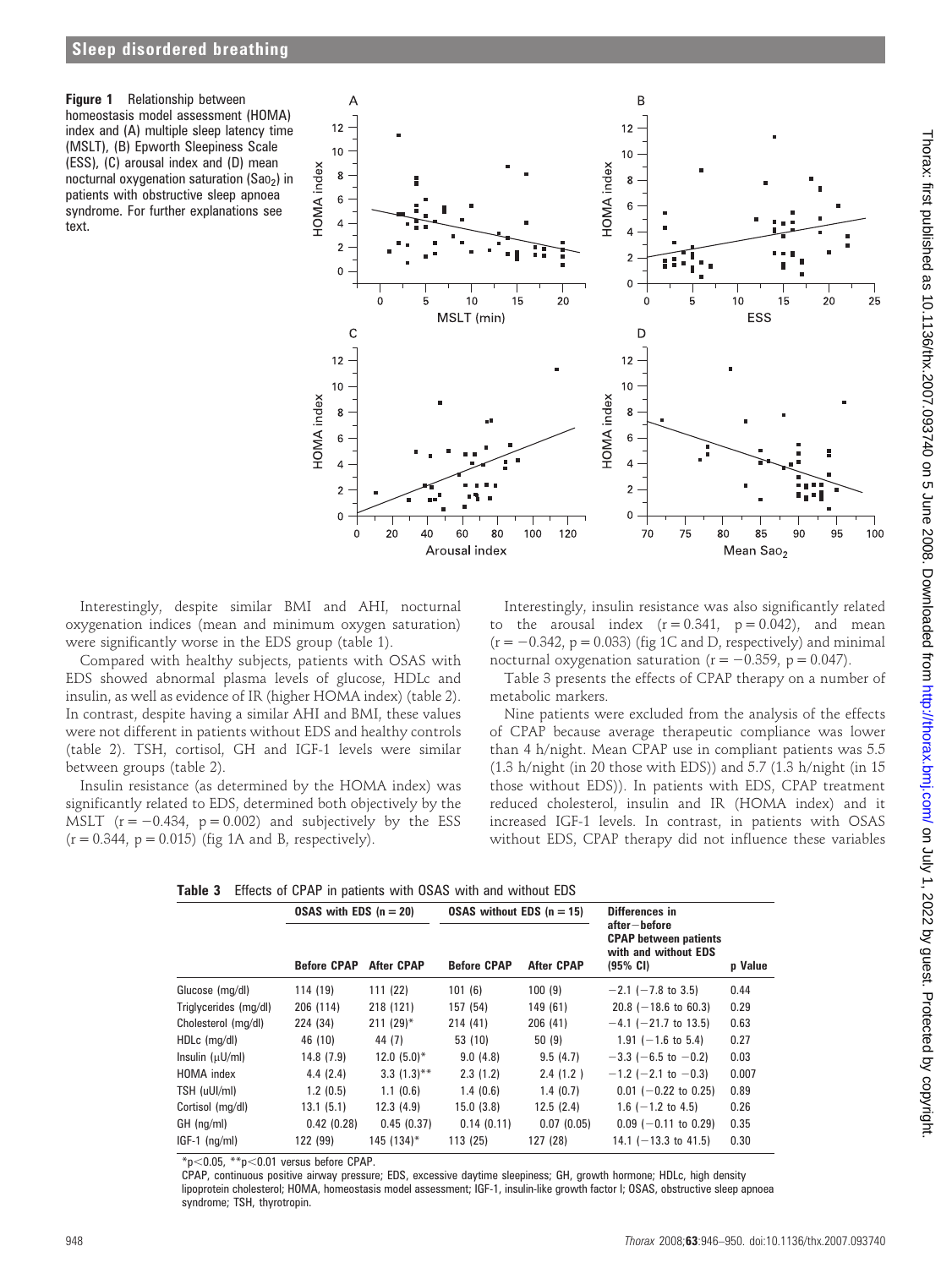Thorax: first published as 10.1136/thx.2007.093740 on 5 June 2008. Downloaded from http://thorax.bmj.com/ on July 1, 2022 by guest. Protected by copyright on July 1, 2022 by guest. Protected by copyright. <http://thorax.bmj.com/> Thorax: first published as 10.1136/thx.2007.093740 on 5 June 2008. Downloaded from

(table 3). As a result, there was a differential effect of CPAP in patients with and without EDS for insulin levels ( $p = 0.03$ ) and HOMA index values ( $p = 0.007$ ). We did not find any significant correlation between the number of hours of CPAP usage and the change in IR whether all patients were analysed  $(r = 0.076,$  $p = 0.669$ ) or if only patients with EDS were included  $(r = -0.167, p = 0.416)$ . There was a small but non-significant change in blood pressure between patients with and without EDS (systolic blood pressure  $-2.2$  mm Hg (95% CI  $-3.8$  to 5.7),  $p = 0.403$ ; diastolic pressure  $-0.8$  mm Hg (95% CI: $-3.7$  to 5.4),  $p = 0.708$ ).

#### **DISCUSSION**

This study shows that EDS is a marker of IR in patients, independent of obesity. It also shows that in patients with OSAS and EDS, CPAP therapy improves both EDS and IR. These findings suggest that EDS is a potentially useful clinical marker to identify patients with OSAS at risk of metabolic syndrome.

#### Previous studies

The relationship between OSAS, obesity, EDS and IR is complex and unclear.9 Several studies found an association between OSAS and IR,<sup>10 16 25-27</sup> but others failed to do so.<sup>28 29</sup> Likewise, the reported effects of CPAP treatment on glucose metabolism are contradictory.<sup>13 30–32</sup> Finally, EDS is a frequent, but not universal, symptom in patients with OSAS<sup>33</sup> and recent evidence suggest that EDS may be an independent risk factor for diabetes.34 In this study, we hypothesised that EDS was associated with IR in OSAS, independent of obesity, and that CPAP therapy improves both conditions. Our results confirm this hypothesis. The fact that EDS is also a marker of blood pressure response to CPAP therapy in patients with OSAS<sup>33 35</sup> suggests that EDS is a potentially relevant clinical marker of several clinical manifestations of OSAS.

## **Mechanisms**

The most salient finding of our study is that EDS is associated with IR in patients with OSAS, independent of obesity. This statement is further supported by the observation that the improvement in IR by CPAP therapy in patients with EDS occurred in the absence of any change in BMI. To explain these observations, we propose two potential mechanisms. Firstly, we speculate that EDS and IR in OSAS may share common pathogenic mechanisms, such as is tissue hypoxia. The fact that patients with EDS had lower mean and minimal nocturnal oxygenation saturation than patients without EDS, despite similar BMI and AHI values, supports this hypothesis (table 1). Furthermore, we found a significant correlation between insulin levels and HOMA values and indices of nocturnal hypoxaemia and arousal index, suggesting that nocturnal hypoxaemia may influence both EDS and IR in OSAS. This interpretation would be in keeping with previous findings from our laboratory.<sup>36</sup> Secondly, it is also possible that EDS can contribute by itself to IR and that patients with EDS represent a particular OSAS phenotype.

The role of IGF-1 in glucose metabolism regulation is debated,<sup>37</sup> but several studies have shown that insulin sensitivity and glucose tolerance improve after infusion of IGF-1.38 39 In our study, we observed that IGF-1 levels tended to be reduced in patients without EDS, compared with patients with EDS and also with healthy subjects (although the differences failed to achieve statistical significance) (table 2). Interestingly, treatment

with CPAP was followed by a rise in IGF-1 levels in both groups, although this was significant only in those patients with EDS, in whom IR was also improved (table 3). Other previous studies have also shown that treatment with CPAP for 3 weeks is followed by a rise in IGF-1 concentrations.<sup>30</sup> Thus the IGF-1 system may represent a compensatory mechanism to the presence of IR in patients with OSAS.

# Limitations

Some potential confounding factors, such as abdominal obesity, nutritional status, physical activity or the interaction between genetic variants, were not taken into account in our analysis. Despite the fact that patients with and without EDS were matched for BMI, this does not exclude potential differences in body fat distribution. Therefore, our results require confirmation in large populations in whom these confounders are adequately controlled.

# CONCLUSIONS

This study shows that EDS is associated with IR, independent of obesity, in patients with OSAS, and that treatment with CPAP improves IR and EDS in these patients. These results have implications for a better understanding of the pathogenesis of IR in OSAS but also for the clinical management of these patients as they suggest that the presence of EDS may be a useful clinical indicator of the presence of metabolic abnormalities in OSAS.

Funding: Supported in part by ABEMAR, SEPAR and Fondo de Investigaciones Sanitarias (04/1593).

Competing interests: None declared.

Ethics approval: Ethics approval was obtained.

#### **REFERENCES**

- **Douglas NJ, Polo O. Pathogenesis of sleep apnoea/hypopnoea syndrome.** Lancet 1994;344:653–5.
- Young T, Palta M, Dempsey J, et al. The occurrence of sleep-disordered breathing among middle-aged adults. N Engl J Med 1993;328:1230-5.
- Redline S, Tishler PV. The genetics of sleep apnea. Sleep Med 2000;4:583-602.
- Young T, Peppard PE, Gottlieb DJ. Epidemiology of obstructive sleep apnea: a population health perspective. Am J Respir Crit Care Med 2002;165:1217–39.
- **Duran J,** Esnaola S, Rubio R, et al. Obstructive sleep apnea-hypopnea and related clinical features in a population-based sample of subjects aged 30 to 70 yr. Am J Respir Crit Care Med 2001:163:685-9.
- 6. Tasali E, Ip MS. Obstructive sleep apnea and metabolic syndrome: alterations in glucose metabolism and inflammation. Proc Am Thorac Soc 2008;5:207–17.
- Lam JC, Ip MS. An update on obstructive sleep apnea and the metabolic syndrome. Curr Opin Pulm Med 2007;13:484–9.
- 8. Punjabi NM, Polotsky VY. Disorders of glucose metabolism in sleep apnea. J Appl Physiol 2005;99:1998-2007.
- Viot-Blanc V, Levy P. Sleep apnea and glucose metabolism: the new challenge. Sleep Med 2006;7:538–40.
- 10. Vgontzas AN, Papanicolaou DA, Bixler EO, et al. Sleep apnea and daytime sleepiness and fatigue: relation to visceral obesity, insulin resistance and hypercytokinemia. J Clin Endocrinol Metab 2000;85:1151-8.
- 11. Punjabi NM, Sorkin JD, Katzel LI, et al. Sleep-disordered breathing and insulin resistance in middle-aged and overweight men. Am J Respir Crit Care Med 2002;165:677–82.
- 12. Reichmuth KJ, Austin D, Skatrud JB, et al. Association of sleep apnea and type II diabetes: a population-based study. Am J Respir Crit Care Med 2005;172:1590-5.
- 13. Harsch IA, Schahin SP, Radespiel-Troger M, et al. Continuous positive airway pressure treatment rapidly improves insulin sensitivity in patients with obstructive sleep apnea syndrome. Am J Respir Crit Care Med 2004;169:156-62.
- 14. **Elmasry A,** Lindberg E, Berne C, et al. Sleep disordered breathing and glucose metabolism in hypertensive men: a population based study. J Intern Med 2001;249:153–61.
- 15. **Ip MSM,** Lam B, Ng MM, et al. Obstructive sleep apnea is independently associated with insulin resistance. Am J Respir Crit Care Med 2002;165:670-6.
- 16. Meslier N, Gagnadoux F, Giraud P, et al. Impaired glucose-insulin metabolism in males with obstructive sleep apnoea syndrome. Eur Respir J 2003;22:156-60.
- 17. Polotsky VY, Li J, Punjabi NM, et al. Intermittent hypoxia increases insulin resistance in genetically obese mice. J Physiol 2003;552:253–64.